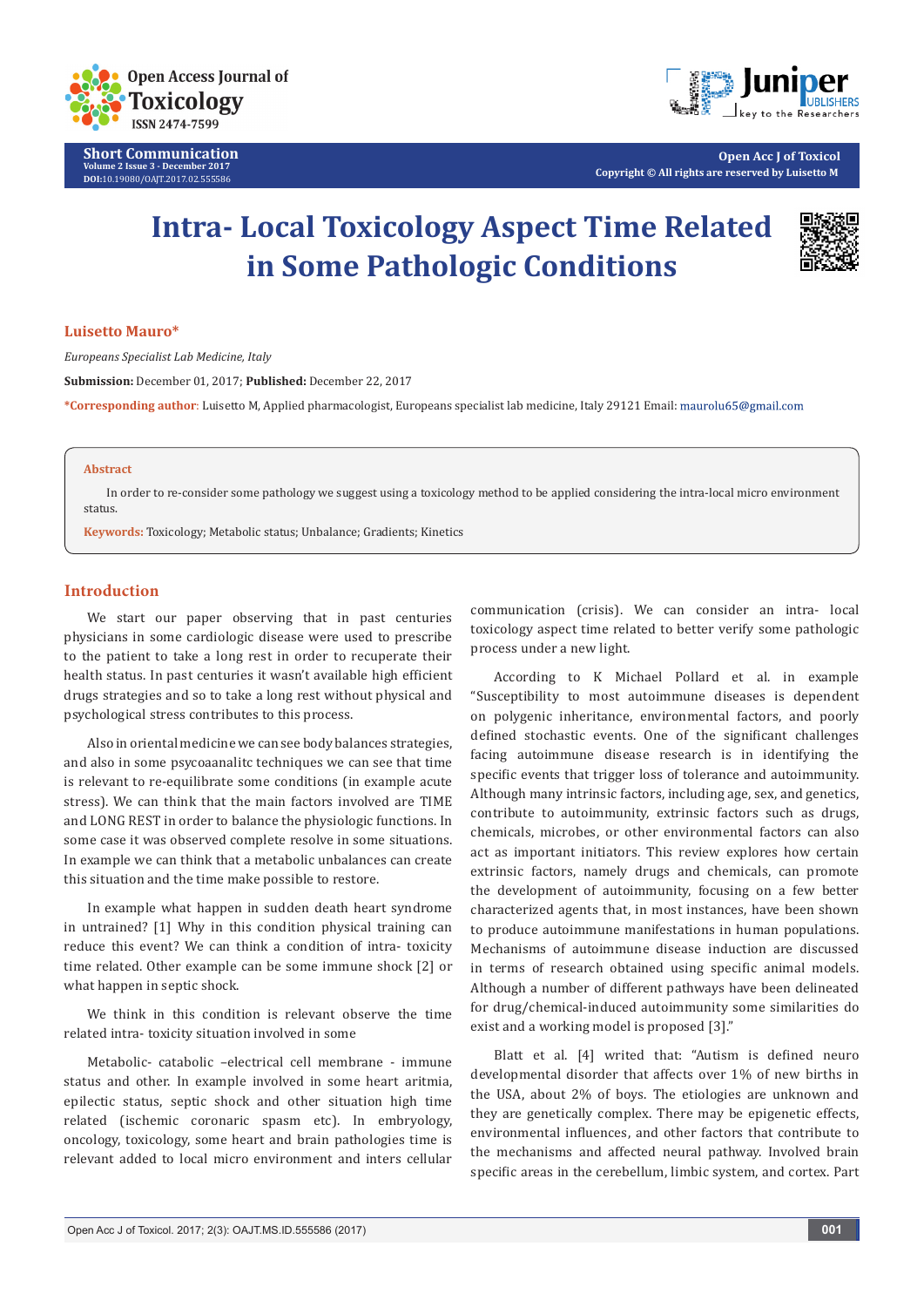of structures appears to be affected most rather than the entire structure, for example, select nuclei of the amygdala, the fusiform face area, and so forth. Altered cortical organization, frequent and narrower minicolumns and early overgrowth of the frontal portion of the brain, affects connectivity. Abnormalities include cytoarchitectonic laminar differences, excess white matter neurons, decreased numbers of GABAergic cerebellar Purkinje cells, and other events that can be traced developmentally and cause anomalies in circuitry. Problems in neurotransmission are evident according recent receptor/binding site studies especially in the inhibitory GABA system transmission likely contributing to an imbalance of the system of excitatory/ inhibitory transmission. As postmortem findings are related to core behavior symptoms, and technology improves, researchers are gaining a much better perspective of contributing factors to the disorder [4]".

According WEI H. et al "the mechanisms responsible of autism pathogenesis are not understood, studies

have suggested that localized inflammation of the CNS may contribute to the development of autism. Recent evidence shows that IL-6 has a crucial role in the development and plasticity of CNS [5] Katritsis et al. [6] write that "CAD is the predominant cause of SCD in older athletes.

Vigorous exertion can trigger cardiac arrest or SCD, especially in untrained persons, but habitual vigorous exercise diminishes the risk of sudden death during vigorous exertion [6]. "According the recent paper "Brain and Transmission Signal Modulation " 2017 "As observed in other scientific or medical discipline controlling some non physiological cellular activity Results in reducing of abnormal organ activation [7]".

According to Hung et al. [1] "Coronary artery spasm (CAS), an intense vasoconstriction of coronary arteries that causes total or subtotal vessel occlusion, plays an important role in myocardial ischemic syndromes including stable and unstable angina, acute myocardial infarction, and sudden cardiac death. Coronary angiography and provocative testing usually is required to establish a definitive diagnosis. While the mechanisms underlying the development of CAS are still poorly understood, CAS appears to be a multifactorial disease but is not associated with the traditional risk factors for coronary artery disease. The diagnosis of CAS has important therapeutic implications, as calcium antagonists, not β-blockers, are the cornerstone of medical treatment. The prognosis is generally considered benign; however, recurrent episodes of angina are frequently observed. We provide a review of the literature and summarize the current state of knowledge regarding the pathogenesis of CAS [8]."

 And "Precipitating factors may contribute to the onset of CAS and act in the same patient to cause angina in different conditions. CAS can be precipitated by physical and/or mental stress 54, magnesium deficiency 55, alcohol consumption

56, the cold pressure test, hyperventilation, the Valsalva maneuver, remnant lipoproteins 57, and the administration of pharmacological agents such as cocaine 58, sympathomimetic agents (epinephrine, norepinephrine, etc.), beta-blocking agents (propranolol, etc.), parasympathomimetic agents (methacholine, pilocarpine, etc.), and ergot alkaloids (ergonovine, ergotamine, etc.), particularly in the morning when spontaneous CAS is most likely to occur 26. Activated platelets may trigger CAS by releasing vasoconstrictor substances, including thromboxane and serotonin, both of which are found to be associated with CAS 59-61. It is important to differentiate CAS from Kounis syndrome because there is some overlap between the 2 entities. Kounis syndrome is characterized by the concurrence of acute coronary events with allergic or hypersensitivity reactions 62. To differentiate Kounis syndrome from CAS, knowledge of individual hypersensitivity is crucial [8]."

"Pathogenesis: The causes and the mechanisms underlying the development of CAS are still poorly defined and are likely multifactorial. In the 1980s, the autonomic nervous system was found to play an important role in the pathophysiology of CAS 27,63,64. In the 1990s, inflammation, endothelial dysfunction, oxidative stress, respiratory alkalosis and magnesium deficiency were identified as predisposing factors 27. In the late 1990s and early 2000s, genetic mutations were found to be associated with CAS 27. Nonetheless, coronary vascular smooth muscle cell hyper reactivity seems to constitute the substrate for CAS [8]."

### **Clas Linnman et al. writed that**

"Individual differences in ability to control fear have been linked to activation of dorsal anterior cingulate cortex, ventromedial prefrontal cortex, and amygdala. This study investigated whether functional variance in this network can be predicted by resting metabolism in these same regions.

Healthy subject volunteers were studied with positron emission tomography using [18F]-deoxyglucose to measure resting brain metabolism. This was followed by a two-day fear conditioning and extinction training paradigm in a functional magnetic resonance imaging scanner to measure brain activation during fear extinction and its recall. Skin conductance response was used to index conditioned responding. Resting metabolism in amygdala, dorsal anterior cingulate cortex and ventromedial prefrontal cortex were used to predict responses during fear extinction and extinction recall.

During extinction training, resting amygdala metabolism positively predicted ventromedial prefrontal cortex, and negatively predicted dorsal anterior cingulate cortex, activation. In contrast, during extinction recall, resting amygdala metabolism negatively predicted ventromedial prefrontal cortex, and positively predicted dorsal anterior cingulate cortex, activation. Resting dorsal anterior cingulate cortex metabolism predicted fear expression (skin conductance response) during extinction recall. Brain metabolism at rest predicts neuronal